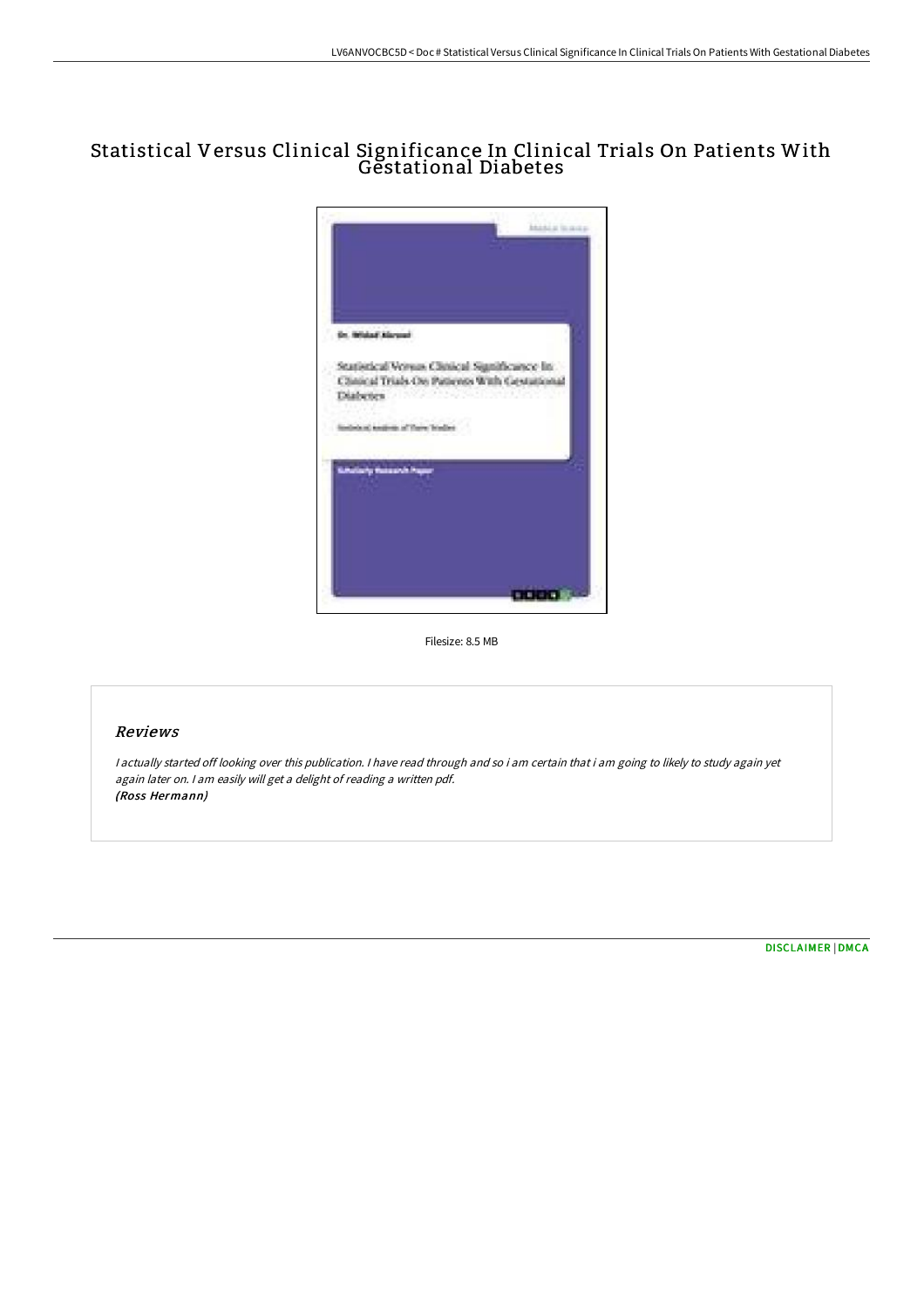## STATISTICAL VERSUS CLINICAL SIGNIFICANCE IN CLINICAL TRIALS ON PATIENTS WITH GESTATIONAL DIABETES



To read Statistical Ver sus Clinical Significance In Clinical Trials On Patients With Gestational Diabetes PDF, make sure you refer to the link listed below and save the document or get access to additional information which are highly relevant to STATISTICAL VERSUS CLINICAL SIGNIFICANCE IN CLINICAL TRIALS ON PATIENTS WITH GESTATIONAL DIABETES ebook.

GRIN Verlag Jan 2014, 2014. Taschenbuch. Book Condition: Neu. 210x148x2 mm. This item is printed on demand - Print on Demand Neuware - Research paper from the year 2011 in the subject Medicine - Hospital Environment, Clinical Medicine, grade: 4 on 4 scale (A), , language: English, abstract: Poorly controlled or uncontrolled diabetic patients present several challenges and ethical dilemmas to health care professionals. Given the dramatic increase in the incidence and prevalence of diabetes mellitus worldwide, and with more women having babies later in life, as well as the growing financial constraints on medical care, it is recommended to design and conduct intervention studies that address the risk factors associated with developing gestational diabetes mellitus to, ultimately, promote healthy generations. Therefore, in this paper, findings of three clinical trials that may lead to new treatments for diabetes patients are covered and assessed. The assessment process involves hypothesis testing and inferential statistics, both of which offer a link between empirical evidence and theoretical interpretations. More specifically, the first chapter reviews the epidemiology and treatment recommendations for the assessment and management of pregnancies complicated by pregestational or gestational diabetes. It further discusses the differences between statistical versus clinical significance and covers the ethical considerations that should guide any investigators in the design and conduct of clinical trials. The second chapter involves the use of SPSS to identify which of the two diets used in an experiment on laboratory mice resulted in the greatest weight loss among the mice tested, the results of which may be used to suggest the best choice to diabetic patients with weight problems. Furthermore, statistical tests are employed on the results of two experimental sleeping pill medications (dextro hyoscyamine hydrobromide and laevo hyoscyamine hydrobromide) to determine which of the two sleeping medications contribute more to an increase...

 $\mathbb{R}$ Read Statistical Versus Clinical [Significance](http://bookera.tech/statistical-versus-clinical-significance-in-clin.html) In Clinical Trials On Patients With Gestational Diabetes Online ⊕ Download PDF Statistical Versus Clinical [Significance](http://bookera.tech/statistical-versus-clinical-significance-in-clin.html) In Clinical Trials On Patients With Gestational Diabetes